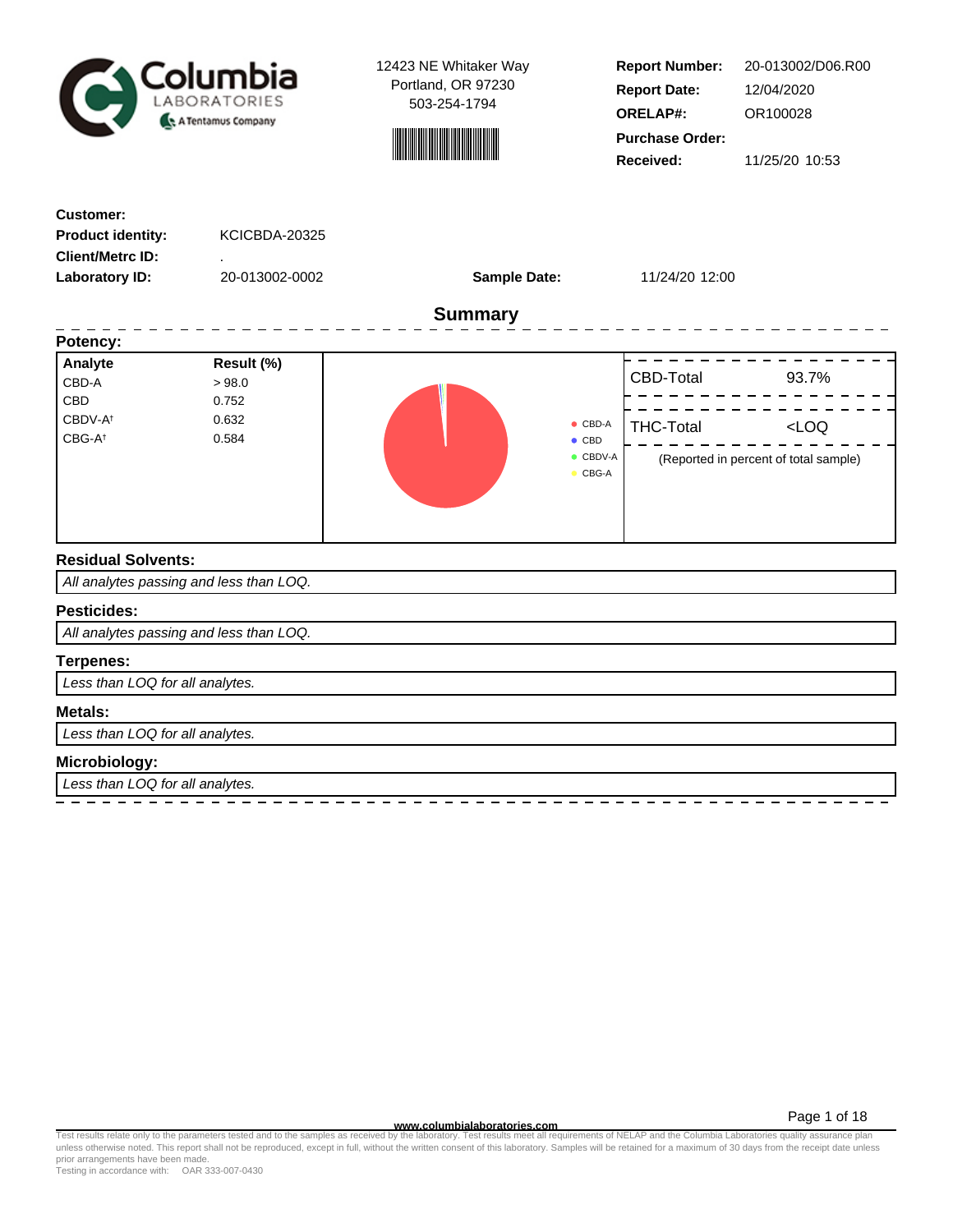



**Report Number: Report Date: ORELAP#:** 12/04/2020 OR100028 **Received:** 11/25/20 10:53 **Purchase Order:** 20-013002/D06.R00

**Customer:** 

| <b>Product identity:</b> | KCICBDA-20325    |
|--------------------------|------------------|
| <b>Client/Metrc ID:</b>  | ٠                |
| <b>Sample Date:</b>      | 11/24/20 12:00   |
| Laboratory ID:           | 20-013002-0002   |
| <b>Relinguished by:</b>  | <b>FFDFX</b>     |
| Temp:                    | 14.1 $\degree$ C |
|                          |                  |

## **Sample Results**

| Potency                         |          |            |            |                               | Method J AOAC 2015 V98-6 (mod) Batch: 2010101 | Analyze: 12/3/20 4:47:00 AM |                                   |
|---------------------------------|----------|------------|------------|-------------------------------|-----------------------------------------------|-----------------------------|-----------------------------------|
| Analyte                         | As       | <b>Dry</b> | <b>LOQ</b> | <b>Notes</b>                  |                                               |                             |                                   |
|                                 | Received | weight     |            |                               |                                               |                             |                                   |
| <b>CBC</b>                      | $<$ LOQ  |            | 0.0969     |                               |                                               |                             |                                   |
| CBC-At                          | $<$ LOQ  |            | 0.0969     |                               |                                               |                             |                                   |
| CBC-Total <sup>t</sup>          | $<$ LOQ  |            | 0.182      |                               |                                               |                             | $\bullet$ CBD-A                   |
| <b>CBD</b>                      | 0.752    |            | 0.0969     |                               |                                               |                             | $\bullet$ CBD<br>$\bullet$ CBDV-A |
| CBD-A                           | > 98.0   |            | 0.969      |                               |                                               |                             | $\bullet$ CBG-A                   |
| CBD-Total                       | 93.7     |            | 0.947      |                               |                                               |                             |                                   |
| CBDV <sup>+</sup>               | $<$ LOQ  |            | 0.0969     |                               |                                               |                             |                                   |
| CBDV-A <sup>t</sup>             | 0.632    |            | 0.0969     |                               |                                               |                             |                                   |
| CBDV-Total <sup>t</sup>         | 0.548    |            | 0.181      |                               |                                               |                             |                                   |
| CBG <sup>+</sup>                | $<$ LOQ  |            | 0.0969     |                               |                                               |                             |                                   |
| CBG-A <sup>t</sup>              | 0.584    |            | 0.0969     |                               |                                               |                             |                                   |
| CBG-Total                       | 0.513    |            | 0.181      |                               |                                               |                             |                                   |
| $CBL$ <sup>†</sup>              | $<$ LOQ  |            | 0.0969     |                               |                                               |                             |                                   |
| <b>CBN</b>                      | $<$ LOQ  |            | 0.0969     |                               |                                               |                             |                                   |
| $\Delta$ 8-THC <sup>+</sup>     | $<$ LOQ  |            | 0.0969     |                               |                                               |                             |                                   |
| $\Delta$ 9-THC                  | $<$ LOQ  |            | 0.0969     |                               |                                               |                             |                                   |
| THC-A                           | $<$ LOQ  |            | 0.0969     |                               |                                               |                             |                                   |
| <b>THC-Total</b>                | $<$ LOQ  |            | 0.182      |                               |                                               |                             |                                   |
| <b>THCV<sup>t</sup></b>         | $<$ LOQ  |            | 0.0969     |                               |                                               |                             |                                   |
| THCV-A <sup>t</sup>             | $<$ LOQ  |            | 0.0969     |                               |                                               |                             |                                   |
| THCV-Total <sup>t</sup>         | $<$ LOQ  |            | 0.181      |                               |                                               |                             |                                   |
| Total Cannabinoids <sup>+</sup> | > 98.0   |            |            |                               |                                               |                             |                                   |
| Microbiology                    |          |            |            |                               |                                               |                             |                                   |
|                                 |          |            | .          | .<br>$\overline{\phantom{a}}$ | - - -                                         | .                           | $\mathbf{A}$                      |

| ______________          |         |        |       |     |         |          |                         |              |  |
|-------------------------|---------|--------|-------|-----|---------|----------|-------------------------|--------------|--|
| Analyte                 | Result  | Limits | Units | LOQ | Batch   | Analyze  | Method                  | <b>Notes</b> |  |
| E.coli                  | $<$ LOQ |        | cfu/g | 10  | 2009901 | 12/01/20 | AOAC 991.14 (Petrifilm) | X            |  |
| <b>Total Coliforms</b>  | $<$ LOQ |        | cfu/g | 10  | 2009901 | 12/01/20 | AOAC 991.14 (Petrifilm) | X            |  |
| Mold (RAPID Petrifilm)  | $<$ LOQ |        | cfu/g | 10  | 2009903 | 12/01/20 | AOAC 2014.05 (RAPID)    | х            |  |
| Yeast (RAPID Petrifilm) | $<$ LOO |        | cfu/a | 10  | 2009903 | 12/01/20 | AOAC 2014.05 (RAPID)    | X.           |  |
|                         |         |        |       |     |         |          |                         |              |  |

**www.columbialaboratories.com**

Page 2 of 18

Test results relate only to the parameters tested and to the samples as received by the laboratory. Test results meet all requirements of NELAP and the Columbia Laboratories quality assurance plan<br>unless otherwise noted. T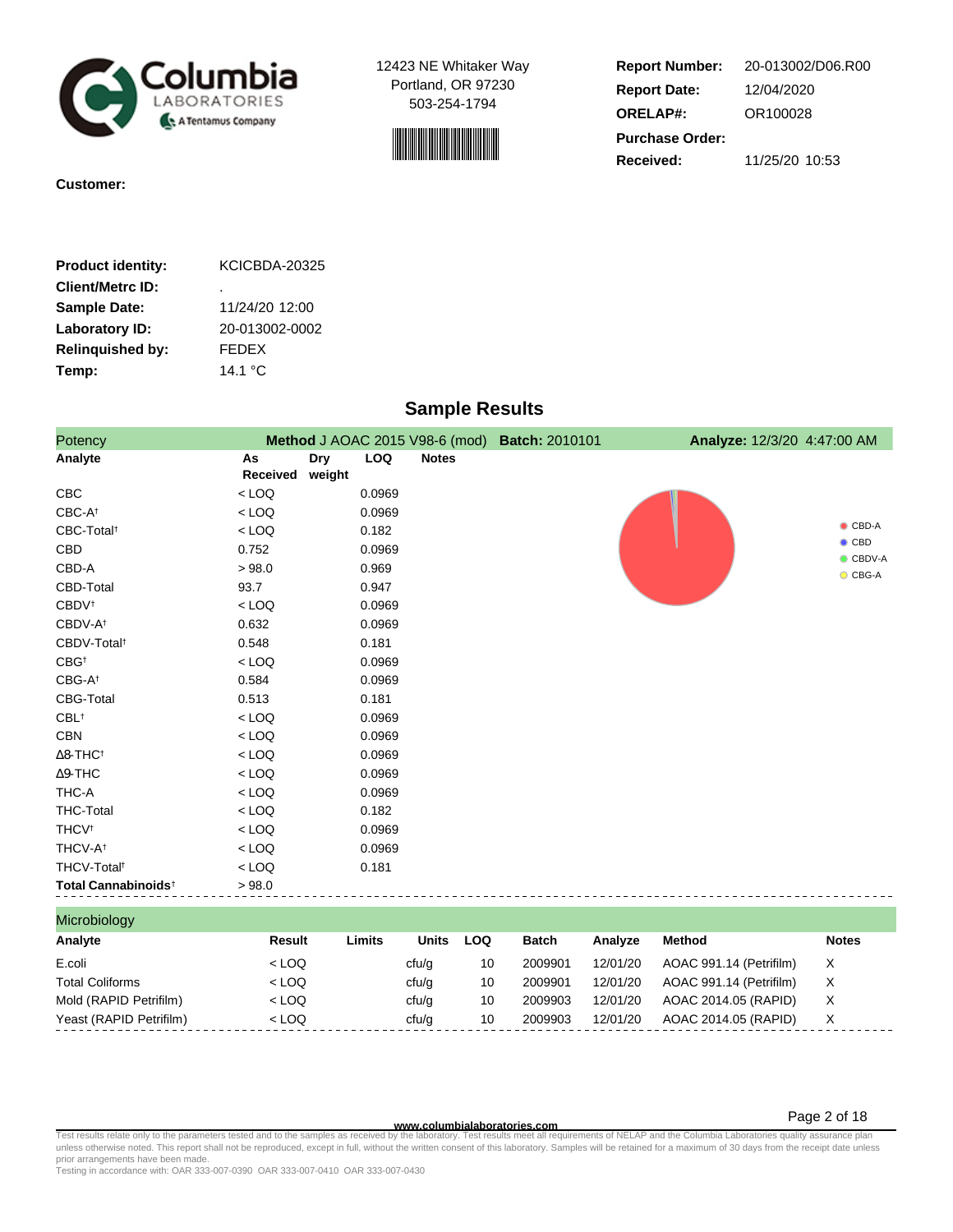



Solvents **Method EPA5021A Units**  $\mu$ g/g **Batch** 2009

| <b>Report Number:</b>  |      |     |            | 20-013002/D06.R00                |
|------------------------|------|-----|------------|----------------------------------|
| <b>Report Date:</b>    |      |     | 12/04/2020 |                                  |
| <b>ORELAP#:</b>        |      |     | OR100028   |                                  |
| <b>Purchase Order:</b> |      |     |            |                                  |
| Received:              |      |     |            | 11/25/20 10:53                   |
| )09881                 |      |     |            | <b>Analyze 11/25/20 12:06 PM</b> |
| Result                 |      |     |            | Limits LOQ Status Notes          |
| $<$ LOO                | 5000 | 200 | pass       |                                  |
| $\sim$ 1 $\Omega$      |      | 200 |            |                                  |
| <100                   | 5000 | 200 | pass       |                                  |

| Analyte              | Result  | Limits LOQ Status Notes |      |      | Analyte                        | Result  | Limits LOQ Status |      |      | <b>Notes</b> |
|----------------------|---------|-------------------------|------|------|--------------------------------|---------|-------------------|------|------|--------------|
| 1,4-Dioxane          | $<$ LOQ | 380                     | 100  | pass | 2-Butanol                      | $<$ LOQ | 5000              | 200  | pass |              |
| 2-Ethoxyethanol      | $<$ LOQ | 160                     | 30.0 | pass | 2-Methylbutane                 | $<$ LOQ |                   | 200  |      |              |
| 2-Methylpentane      | $<$ LOQ |                         | 30.0 |      | 2-Propanol (IPA)               | $<$ LOQ | 5000              | 200  | pass |              |
| 2,2-Dimethylbutane   | $<$ LOQ |                         | 30.0 |      | 2,2-Dimethylpropane            | $<$ LOQ |                   | 200  |      |              |
| 2,3-Dimethylbutane   | $<$ LOQ |                         | 30.0 |      | 3-Methylpentane                | $<$ LOQ |                   | 30.0 |      |              |
| Acetone              | $<$ LOQ | 5000                    | 200  | pass | Acetonitrile                   | $<$ LOQ | 410               | 100  | pass |              |
| Benzene              | $<$ LOQ | 2.00                    | 1.00 | pass | Butanes (sum)                  | < LOQ   | 5000              | 400  | pass |              |
| Cyclohexane          | $<$ LOQ | 3880                    | 200  | pass | Ethyl acetate                  | $<$ LOQ | 5000              | 200  | pass |              |
| Ethyl benzene        | $<$ LOQ |                         | 200  |      | Ethyl ether                    | $<$ LOQ | 5000              | 200  | pass |              |
| Ethylene glycol      | $<$ LOQ | 620                     | 200  | pass | Ethylene oxide                 | $<$ LOQ | 50.0              | 30.0 | pass |              |
| Hexanes (sum)        | $<$ LOQ | 290                     | 150  | pass | Isopropyl acetate              | $<$ LOQ | 5000              | 200  | pass |              |
| Isopropylbenzene     | $<$ LOQ | 70.0                    | 30.0 | pass | m,p-Xylene                     | $<$ LOQ |                   | 200  |      |              |
| Methanol             | $<$ LOQ | 3000                    | 200  | pass | Methylene chloride             | $<$ LOQ | 600               | 200  | pass |              |
| Methylpropane        | $<$ LOQ |                         | 200  |      | n-Butane                       | $<$ LOQ |                   | 200  |      |              |
| n-Heptane            | $<$ LOQ | 5000                    | 200  | pass | n-Hexane                       | $<$ LOQ |                   | 30.0 |      |              |
| n-Pentane            | $<$ LOQ |                         | 200  |      | o-Xylene                       | $<$ LOQ |                   | 200  |      |              |
| Pentanes (sum)       | $<$ LOQ | 5000                    | 600  | pass | Propane                        | $<$ LOQ | 5000              | 200  | pass |              |
| Tetrahydrofuran      | $<$ LOQ | 720                     | 100  | pass | Toluene                        | $<$ LOQ | 890               | 100  | pass |              |
| <b>Total Xylenes</b> | $<$ LOQ |                         | 400  |      | <b>Total Xylenes and Ethyl</b> | $<$ LOQ | 2170              | 600  | pass |              |

**WWW.columbialaboratories.com**<br>unless otherwise noted. This report shall not be reproduced, except in full, without the written consent of this laboratory. Test results meet all requirements of NELAP and the Columbia Labor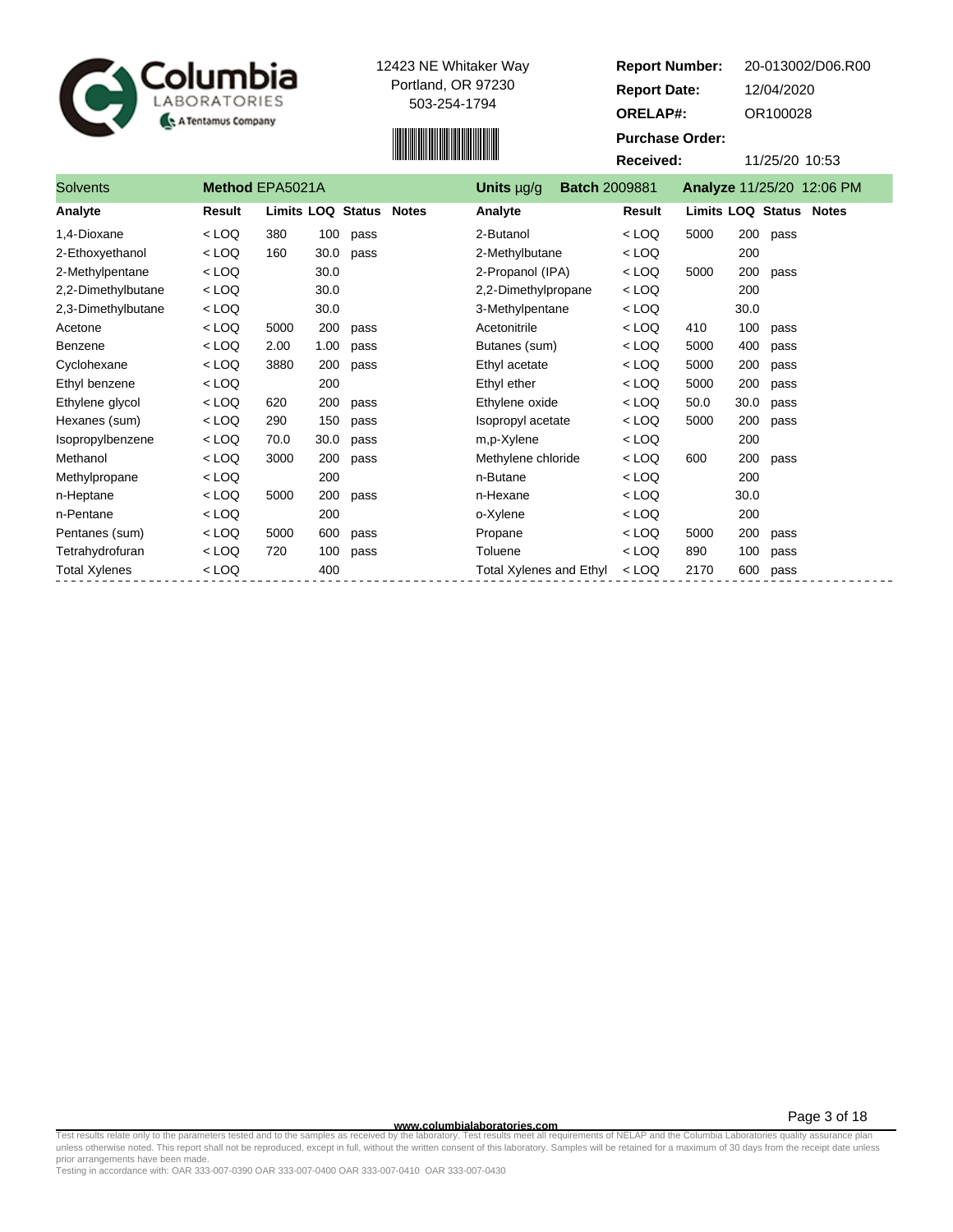



| <b>Report Number:</b>  | 20-013002/D06.R00             |
|------------------------|-------------------------------|
| <b>Report Date:</b>    | 12/04/2020                    |
| <b>ORELAP#:</b>        | OR100028                      |
| <b>Purchase Order:</b> |                               |
| Received:              | 11/25/20 10:53                |
| محممہ                  | Analyze $12/01/20$ $12.11$ DM |

| <b>Pesticides</b> |         |      |                         | Method AOAC 2007.01 & EN 15662 (mod) Units mg/kg Batch 2009973 |         |      | Analyze 12/01/20 12:14 PM |
|-------------------|---------|------|-------------------------|----------------------------------------------------------------|---------|------|---------------------------|
| Analyte           | Result  |      | Limits LOQ Status Notes | Analyte                                                        | Result  |      | Limits LOQ Status Notes   |
| Abamectin         | $<$ LOQ | 0.50 | $0.250$ pass            | Acephate                                                       | $<$ LOQ | 0.40 | $0.250$ pass              |
| Acequinocyl       | $<$ LOQ | 2.0  | $1.00$ pass             | Acetamiprid                                                    | $<$ LOQ | 0.20 | $0.100$ pass              |
| Aldicarb          | $<$ LOQ | 0.40 | $0.200$ pass            | Azoxystrobin                                                   | $<$ LOQ | 0.20 | $0.100$ pass              |
| <b>Bifenazate</b> | $<$ LOQ | 0.20 | $0.100$ pass            | <b>Bifenthrin</b>                                              | $<$ LOQ | 0.20 | $0.100$ pass              |
| <b>Boscalid</b>   | $<$ LOQ | 0.40 | $0.200$ pass            | Carbaryl                                                       | $<$ LOQ | 0.20 | 0.100 pass                |
| Carbofuran        | $<$ LOQ | 0.20 | $0.100$ pass            | Chlorantraniliprole                                            | $<$ LOQ | 0.20 | $0.100$ pass              |
| Chlorfenapyr      | $<$ LOQ | 1.0  | 0.500 pass              | Chlorpyrifos                                                   | $<$ LOQ | 0.20 | $0.100$ pass              |
| Clofentezine      | $<$ LOQ | 0.20 | $0.100$ pass            | Cyfluthrin                                                     | $<$ LOQ | 1.0  | $0.500$ pass              |
| Cypermethrin      | $<$ LOQ | 1.0  | $0.500$ pass            | Daminozide                                                     | $<$ LOQ | 1.0  | $0.500$ pass              |
| Diazinon          | $<$ LOQ | 0.20 | $0.100$ pass            | <b>Dichlorvos</b>                                              | $<$ LOQ | 1.0  | $0.500$ pass              |
| Dimethoate        | $<$ LOQ | 0.20 | $0.100$ pass            | Ethoprophos                                                    | $<$ LOQ | 0.20 | $0.100$ pass              |
| Etofenprox        | $<$ LOQ | 0.40 | $0.200$ pass            | Etoxazole                                                      | $<$ LOQ | 0.20 | $0.100$ pass              |
| Fenoxycarb        | $<$ LOQ | 0.20 | $0.100$ pass            | Fenpyroximate                                                  | $<$ LOQ | 0.40 | $0.200$ pass              |
| Fipronil          | $<$ LOQ | 0.40 | 0.200 pass              | Flonicamid                                                     | $<$ LOQ | 1.0  | $0.400$ pass              |
| Fludioxonil       | $<$ LOQ | 0.40 | $0.200$ pass            | Hexythiazox                                                    | $<$ LOQ | 1.0  | 0.400 pass                |
| Imazalil          | $<$ LOQ | 0.20 | $0.100$ pass            | Imidacloprid                                                   | $<$ LOQ | 0.40 | $0.200$ pass              |
| Kresoxim-methyl   | $<$ LOQ | 0.40 | $0.200$ pass            | Malathion                                                      | $<$ LOQ | 0.20 | $0.100$ pass              |
| Metalaxyl         | $<$ LOQ | 0.20 | $0.100$ pass            | Methiocarb                                                     | $<$ LOQ | 0.20 | $0.100$ pass              |
| Methomyl          | $<$ LOQ | 0.40 | $0.200$ pass            | <b>MGK-264</b>                                                 | $<$ LOQ | 0.20 | $0.100$ pass              |
| Myclobutanil      | $<$ LOQ | 0.20 | $0.100$ pass            | Naled                                                          | $<$ LOQ | 0.50 | $0.250$ pass              |
| Oxamyl            | $<$ LOQ | 1.0  | $0.500$ pass            | Paclobutrazole                                                 | $<$ LOQ | 0.40 | $0.200$ pass              |
| Parathion-Methyl  | $<$ LOQ | 0.20 | $0.200$ pass            | Permethrin                                                     | $<$ LOQ | 0.20 | $0.100$ pass              |
| Phosmet           | $<$ LOQ | 0.20 | 0.100 pass              | Piperonyl butoxide                                             | $<$ LOQ | 2.0  | $1.00$ pass               |
| Prallethrin       | $<$ LOQ | 0.20 | $0.200$ pass            | Propiconazole                                                  | $<$ LOQ | 0.40 | $0.200$ pass              |
| Propoxur          | $<$ LOQ | 0.20 | $0.100$ pass            | Pyrethrin I (total)                                            | $<$ LOQ | 1.0  | $0.500$ pass              |
| Pyridaben         | $<$ LOQ | 0.20 | $0.100$ pass            | Spinosad                                                       | $<$ LOQ | 0.20 | $0.100$ pass              |
| Spiromesifen      | $<$ LOQ | 0.20 | $0.100$ pass            | Spirotetramat                                                  | $<$ LOQ | 0.20 | $0.100$ pass              |
| Spiroxamine       | $<$ LOQ | 0.40 | $0.200$ pass            | Tebuconazole                                                   | $<$ LOQ | 0.40 | $0.200$ pass              |
| Thiacloprid       | $<$ LOQ | 0.20 | $0.100$ pass            | Thiamethoxam                                                   | $<$ LOQ | 0.20 | $0.100$ pass              |
| Trifloxystrobin   | $<$ LOQ | 0.20 | $0.100$ pass            |                                                                |         |      |                           |

**WWW.columbialaboratories.com**<br>unless otherwise noted. This report shall not be reproduced, except in full, without the written consent of this laboratory. Test results meet all requirements of NELAP and the Columbia Labor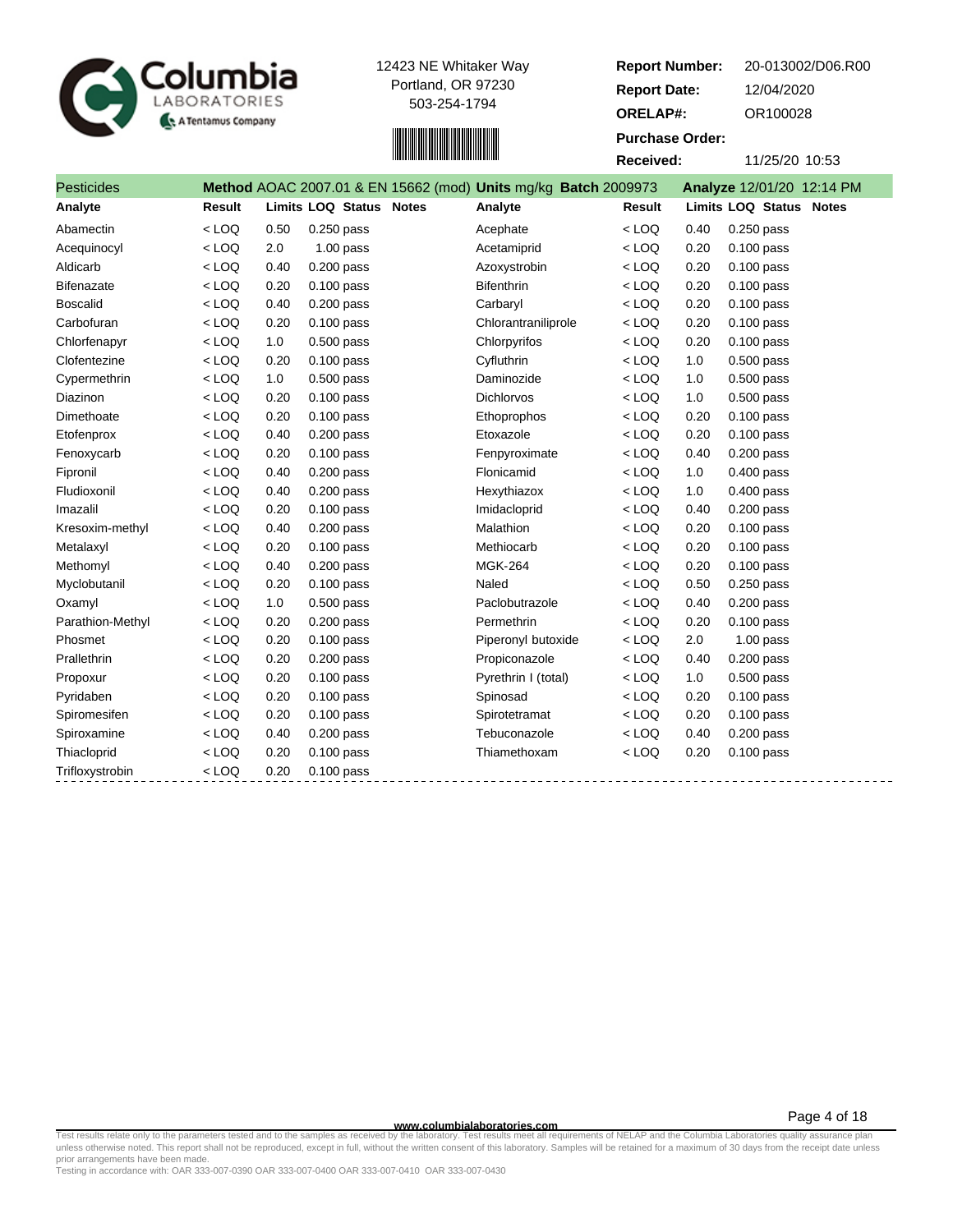



**Report Number: Report Date: ORELAP#:** 12/04/2020 OR100028 **Received:** 11/25/20 10:53 **Purchase Order:** 20-013002/D06.R00 Terpenes **Method** J AOAC 2015 V98-6 **Units** % **Batch** 2009912 **Analyze** 11/30/20 09:36 AM

| <b>I</b> UIPUITUU                     | $1100$ and $1100$ to $2010$ voor $0$ |            | UIIIW /V<br>PULVII LUUJU IL |              |                                      |         |            |            |              |
|---------------------------------------|--------------------------------------|------------|-----------------------------|--------------|--------------------------------------|---------|------------|------------|--------------|
| Analyte                               | Result                               | <b>LOQ</b> | % of Total                  | <b>Notes</b> | Analyte                              | Result  | <b>LOQ</b> | % of Total | <b>Notes</b> |
| (-)-a-Terpineol <sup>t</sup>          | $<$ LOQ                              | 0.020      | 0.00%                       |              | (-)-caryophyllene oxide <sup>†</sup> | $<$ LOQ | 0.020      | 0.00%      |              |
| $(-)$ -Guaiol <sup>†</sup>            | $<$ LOQ                              | 0.020      | 0.00%                       |              | $(-)$ -Isopulegol $†$                | $<$ LOQ | 0.020      | $0.00\%$   |              |
| $(-)$ -ß-Pinene <sup>†</sup>          | $<$ LOQ                              | 0.020      | 0.00%                       |              | (+)-Borneol <sup>†</sup>             | $<$ LOQ | 0.020      | 0.00%      |              |
| $(+)$ -Cedrol <sup>†</sup>            | $<$ LOQ                              | 0.020      | 0.00%                       |              | $(+)$ -fencholt                      | $<$ LOQ | 0.020      | 0.00%      |              |
| $(+)$ -Pulegone <sup>t</sup>          | $<$ LOQ                              | 0.020      | 0.00%                       |              | $(\pm)$ -Camphor <sup>†</sup>        | $<$ LOQ | 0.020      | 0.00%      |              |
| (±)-cis-Nerolidol†                    | $<$ LOQ                              | 0.020      | 0.00%                       |              | $(\pm)$ -fenchone <sup>†</sup>       | $<$ LOQ | 0.020      | 0.00%      |              |
| $(\pm)$ -trans-Nerolidol <sup>†</sup> | $<$ LOQ                              | 0.020      | 0.00%                       |              | $(R)-(+)$ -Limonene <sup>†</sup>     | $<$ LOQ | 0.020      | 0.00%      |              |
| a-Bisabolol <sup>+</sup>              | $<$ LOQ                              | 0.020      | 0.00%                       |              | a-cedrene <sup>t</sup>               | $<$ LOQ | 0.020      | 0.00%      |              |
| a-phellandrene <sup>t</sup>           | $<$ LOQ                              | 0.020      | 0.00%                       |              | a-pinene <sup>+</sup>                | $<$ LOQ | 0.020      | 0.00%      |              |
| a-Terpinene <sup>†</sup>              | $<$ LOQ                              | 0.020      | 0.00%                       |              | Camphene <sup>t</sup>                | $<$ LOQ | 0.020      | 0.00%      |              |
| cis-ß-Ocimene <sup>t</sup>            | $<$ LOQ                              | 0.006      | 0.00%                       |              | d-3-Carenet                          | $<$ LOQ | 0.020      | 0.00%      |              |
| Eucalyptol <sup>t</sup>               | $<$ LOQ                              | 0.020      | 0.00%                       |              | farnesene <sup>t</sup>               | $<$ LOQ | 0.020      | 0.00%      |              |
| gamma-Terpinene <sup>t</sup>          | $<$ LOQ                              | 0.020      | 0.00%                       |              | Geraniol <sup>t</sup>                | $<$ LOQ | 0.020      | 0.00%      |              |
| Geranyl acetate <sup>t</sup>          | $<$ LOQ                              | 0.020      | 0.00%                       |              | Humulene <sup>†</sup>                | $<$ LOQ | 0.020      | 0.00%      |              |
| Isoborneol <sup>t</sup>               | $<$ LOQ                              | 0.020      | 0.00%                       |              | Linalool <sup>t</sup>                | $<$ LOQ | 0.020      | 0.00%      |              |
| Menthol <sup>t</sup>                  | $<$ LOQ                              | 0.020      | 0.00%                       |              | nerol <sup>+</sup>                   | $<$ LOQ | 0.020      | 0.00%      |              |
| p-Cymene <sup>t</sup>                 | $<$ LOQ                              | 0.020      | 0.00%                       |              | Sabinene <sup>t</sup>                | $<$ LOQ | 0.020      | 0.00%      |              |
| Sabinene hydrate <sup>†</sup>         | $<$ LOQ                              | 0.020      | 0.00%                       |              | ß-Caryophyllene <sup>†</sup>         | $<$ LOQ | 0.020      | 0.00%      |              |
| ß-Myrcene <sup>t</sup>                | $<$ LOQ                              | 0.020      | 0.00%                       |              | Terpinolene <sup>†</sup>             | $<$ LOQ | 0.020      | 0.00%      |              |
| trans-ß-Ocimene <sup>t</sup>          | $<$ LOQ                              | 0.013      | 0.00%                       |              | valencene <sup>†</sup>               | $<$ LOQ | 0.020      | 0.00%      |              |
| <b>Total Terpenes</b>                 | $<$ LOQ                              |            |                             |              |                                      |         |            |            |              |

| <b>Metals</b> |         |        |       |        |              |          |                     |              |
|---------------|---------|--------|-------|--------|--------------|----------|---------------------|--------------|
| Analyte       | Result  | Limits | Units | LOQ    | <b>Batch</b> | Analvze  | Method              | <b>Notes</b> |
| Arsenic       | $<$ LOQ |        | mg/kg | 0.0449 | 2010037      | 12/02/20 | AOAC 2013.06 (mod.) | X            |
| Cadmium       | $<$ LOQ |        | mg/kg | 0.0449 | 2010037      | 12/02/20 | AOAC 2013.06 (mod.) | X            |
| Lead          | $<$ LOQ |        | mg/kg | 0.0449 | 2010037      | 12/02/20 | AOAC 2013.06 (mod.) | X            |
| Mercury       | $<$ LOQ |        | ma/ka | 0.0225 | 2010037      | 12/02/20 | AOAC 2013.06 (mod.) |              |

| Limits<br><b>Units</b><br><b>Method</b>                                                                           |  |
|-------------------------------------------------------------------------------------------------------------------|--|
| Analyte<br>Result<br>LOQ<br>Batch<br><b>Notes</b><br>Analyze                                                      |  |
| $<$ LOQ<br>2010061<br>12/03/20<br>AOAC 2007.01 & EN 15662<br>Aflatoxin B1 <sup>+</sup><br>5.00<br>µg/kg           |  |
| $<$ LOQ<br>2010061<br>12/03/20<br>Aflatoxin B2 <sup>t</sup><br>5.00<br>AOAC 2007.01 & EN 15662<br>µg/kg           |  |
| $<$ LOQ<br>12/03/20<br>Aflatoxin G1 <sup>t</sup><br>2010061<br>AOAC 2007.01 & EN 15662<br>5.00<br>µg/kg           |  |
| 12/03/20<br>$<$ LOQ<br>Aflatoxin G2 <sup>+</sup><br>2010061<br>AOAC 2007.01 & EN 15662<br>5.00<br>µg/kg           |  |
| $<$ LOQ<br>12/03/20<br>Deoxynivalenol <sup>t</sup><br>200<br>2010061<br>AOAC 2007.01 & EN 15662<br>µg/kg          |  |
| $<$ LOQ<br>200<br>2010061<br>12/03/20<br>AOAC 2007.01 & EN 15662<br>Fumonisin B1 <sup>+</sup><br>µg/kg            |  |
| $<$ LOQ<br>2010061<br>12/03/20<br>Fumonisin B <sub>2<sup>t</sup></sub><br>200<br>AOAC 2007.01 & EN 15662<br>µg/kg |  |
| $<$ LOQ<br>HT2-Toxin <sup>t</sup><br>2010061<br>12/03/20<br>AOAC 2007.01 & EN 15662<br>40.0<br>µg/kg              |  |
| 12/03/20<br>$<$ LOQ<br>2010061<br>Nivalenol <sup>t</sup><br>400<br>AOAC 2007.01 & EN 15662<br>µg/kg               |  |
| $<$ LOQ<br>12/03/20<br>AOAC 2007.01 & EN 15662<br>Ochratoxin A <sup>t</sup><br>2010061<br>5.00<br>µg/kg           |  |
| 12/03/20<br>$<$ LOQ<br>2010061<br>Ochratoxin B <sup>t</sup><br>2.00<br>AOAC 2007.01 & EN 15662<br>µg/kg           |  |
| T2-Toxin <sup>t</sup><br>$<$ LOQ<br>2010061<br>12/03/20<br>AOAC 2007.01 & EN 15662<br>20.0<br>µg/kg               |  |
| $<$ LOQ<br>200<br>2010061<br>12/03/20<br>AOAC 2007.01 & EN 15662<br>Zearalenone <sup>t</sup><br>µg/kg             |  |

**www.columbialaboratories.com**

Page 5 of 18

Test results relate only to the parameters tested and to the samples as received by the laboratory. Test results meet all requirements of NELAP and the Columbia Laboratories quality assurance plan<br>unless otherwise noted. T prior arrangements have been made.